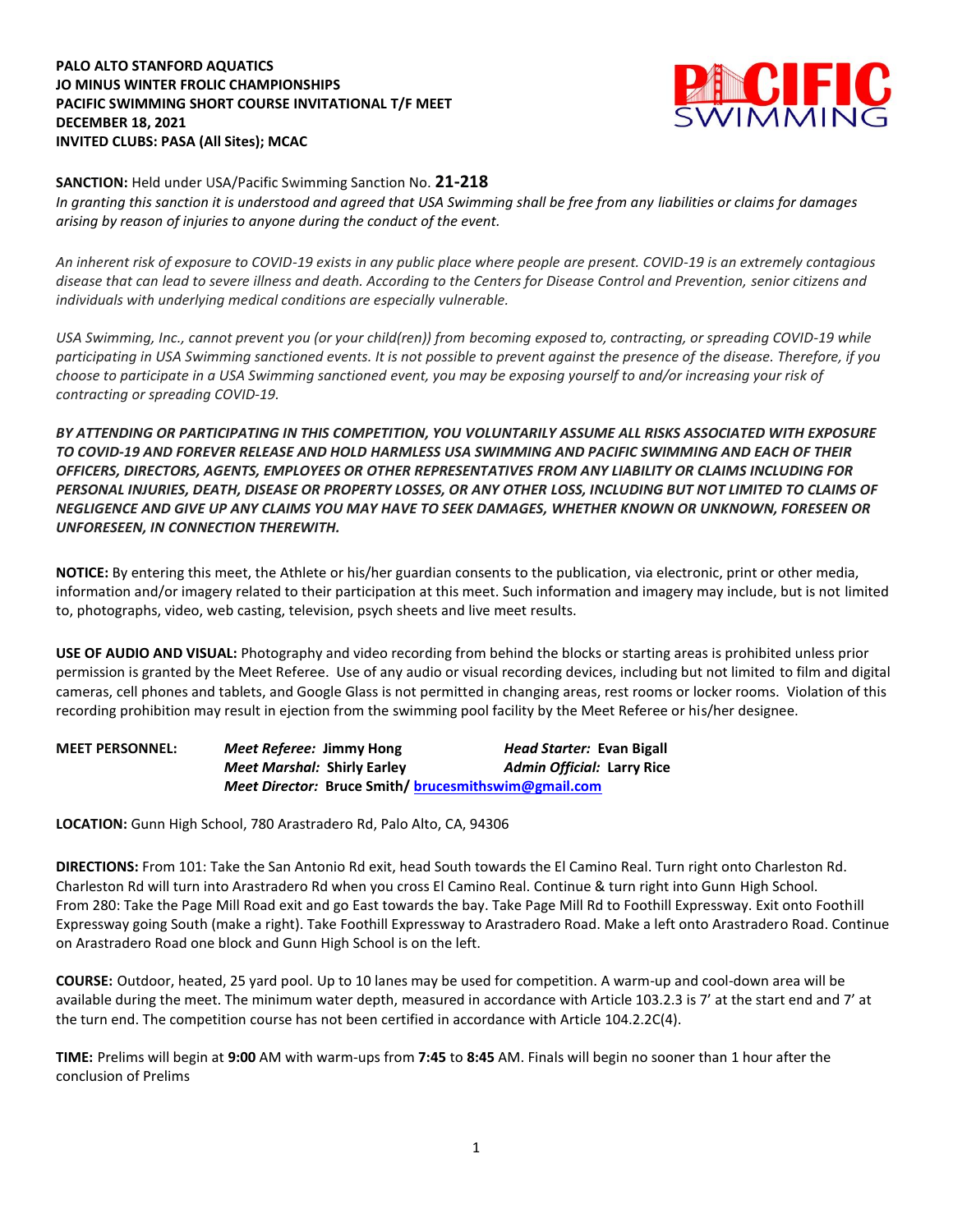**RULES: •** Current USA and Pacific Swimming rules and warm-up procedures will govern the meet. A copy of these procedures will be posted at the Clerk-of-Course.

• The local facilities guidelines, restrictions and interpretation of the local public health guidelines shall be followed at this meet.

• All applicable adults participating in or associated with this meet, acknowledge that they are subject to the provisions of the USA Swimming Minor Athlete Abuse Prevention Policy ("MAAPP"), and that they understand that compliance with the MAAPP policy is a condition of participation in the conduct of this competition.

- Prelims will be seeded fastest to slowest, with the top 3 heats circle seeded.
- Preliminary events shall be swum as combined age groups and genders.
- **Championship Finals** (Single Heat) swim as separate age groups and genders, unless entry numbers warrant combining.
- Athletes may compete in **3 events per day**.
- All Athletes ages 12 and under should complete competition within four (4) hours.

**•** If local conditions warrant it the Meet Referee, with the concurrence of the Meet Director, may require a mandatory scratch down. Immediate cash refunds will be made for any mandatory scratches.

- **All Coaches and Officials must wear their USA Swimming membership cards in a visible manner.**
- USA Swimming Tech Suit policies will be enforced for 12 and under athletes.

**UNACCOMPANIED ATHLETES:** Any USA-S athlete-member competing at the meet must be accompanied by a USA Swimming member-coach for the purposes of athlete supervision during warm-up, competition and warm-down. If a coach-member of the athlete's USA-S Club does not attend the meet to serve in said supervisory capacity, it is the responsibility of the athlete or the athlete's legal guardian to arrange for supervision by a USA-S member-coach. The Meet Director or Meet Referee may assist the athlete in making arrangements for such supervision; however, it is recommended that such arrangements be made in advance of the meet by the athlete's USA-S Club Member-Coach.

**RACING STARTS:** Athletes must be certified by a USA-S member-coach as being proficient in performing a racing start, or must start the race in the water. It is the responsibility of the Athlete or the Athlete's legal guardian to ensure compliance with this requirement.

**RESTRICTIONS:** • Smoking and the use of other tobacco products is prohibited on the pool deck, in the locker rooms, in

spectator seating, on standing areas and in all areas used by swimmers, during the meet and during warm-up periods.

- Sale and use of alcoholic beverages is prohibited in all areas of the meet venue.
- No glass containers are allowed in the meet venue.
- No propane heater is permitted except for snack bar/meet operations.
- All shelters must be properly secured.
- Deck Changes are prohibited.

• Destructive devices, to include but not limited to, explosive devices and equipment, firearms (open or concealed), blades, knives, mace, stun guns and blunt objects are strictly prohibited in the swimming facility and its surrounding areas. If observed, the Meet Referee or his/her designee may ask that these devices be stored safely away from the public or removed from the facility. Noncompliance may result in the reporting to law enforcement authorities and ejection from the facility. Law enforcement officers (LEO) are exempt per applicable laws.

• Operation of a drone, or any other flying apparatus, is prohibited over the venue (pools, Athlete/Coach areas, Spectator areas and open ceiling locker rooms) any time Athletes, Coaches, Officials and/or Spectators are present.

**ELIGIBILITY:** • Athletes must be current members of USA-S and enter their name and registration number on the meet entry card as they are shown on their Registration Card. If this is not done, it may be difficult to match the Athlete with the registration and times database. The meet host will check all Athlete registrations against the SWIMS database and if not found to be registered, the Meet Director shall accept the registration at the meet (a \$10 surcharge will be added to the regular registration fee). Duplicate registrations will be refunded by mail.

• The meet is open to qualified Athletes registered with PASA or MCAC. Qualified. Athletes who are unattached, but participating with PASA or MCAC are eligible to compete.

- Entries with **"NO TIME" will NOT be ACCEPTED**
- Entries must be in SCY times.

• Athletes who have achieved the Pacific Swimming JO Time Standard for their age group (and 14&Older who have achieved the 14 year old Pacific Swimming JO Time Standard) for an event may NOT enter that event.

• Athletes with a disability are welcome to attend this meet and should contact the Meet Director or Meet Referee regarding any special accommodations on entry times and seeding per Pacific Swimming policy.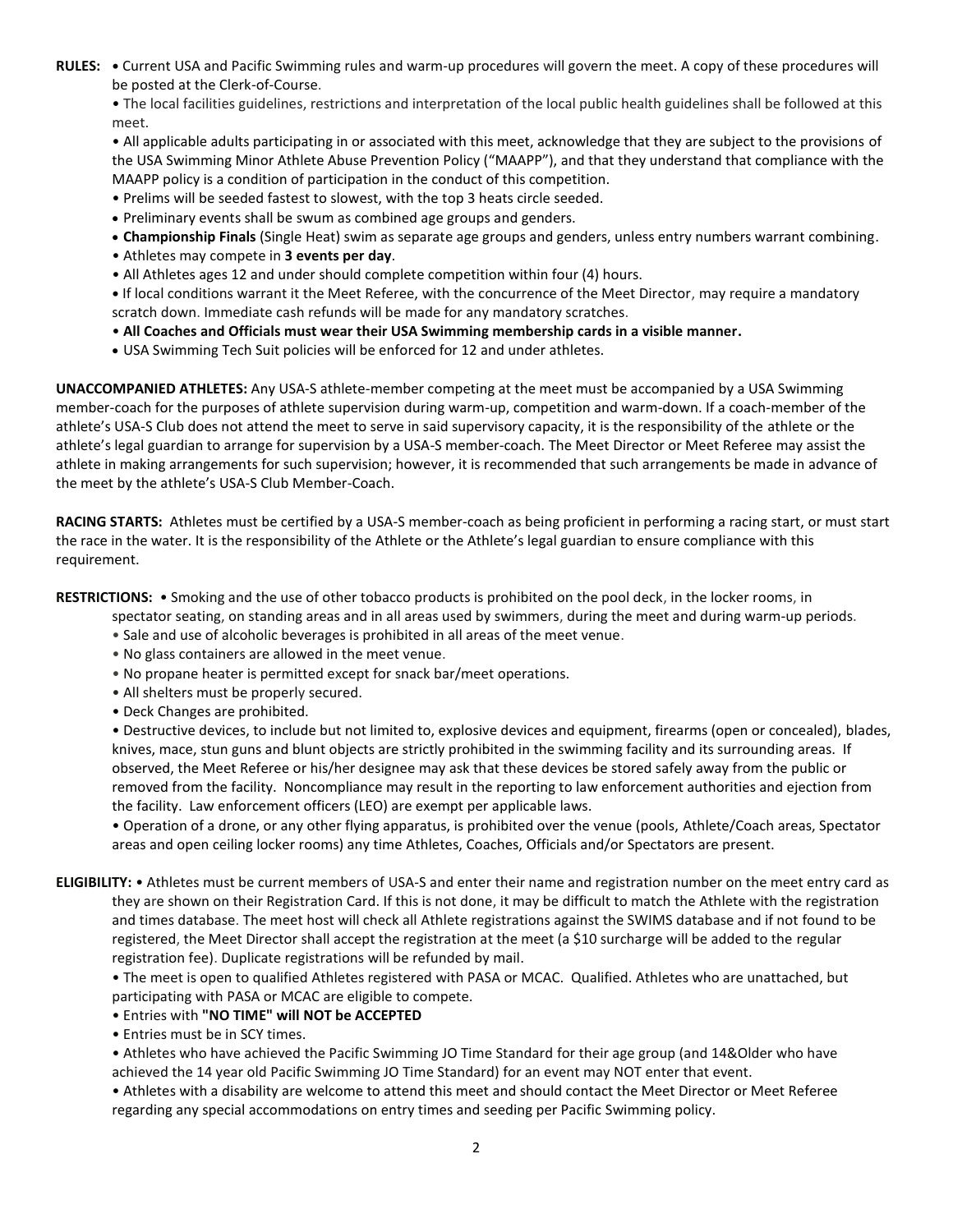• The Athlete's age will be the age of the Athlete on the first day of the meet.

**ENTRY FEES:** \$50 entry fee per Athlete.

**ONLINE ENTRIES:** - **Individuals may enter ONLINE**: To enter on-line go to **[http://www.fastswims.com](http://www.fastswims.com/)** to receive an immediate entry confirmation. This method requires payment by credit card. FastSwims charges a processing fee for this service, 6.5% of the total Entry Fees plus \$0.75 per transaction, regardless of number of Athlete. Please note that the processing fee is a separate fee from the Entry Fees. If you do not wish to pay the processing fee, enter the meet using a mail entry. Entering online is a convenience, is completely voluntary, and is in no way required or expected of an Athlete by Pacific Swimming. Online entries will be accepted **until Sunday, December 12th, 2021 at 11:59pm.** 

**TEAM ENTRIES: PASA Sites may enter by submitting a SD3 File**: **Accepted until Monday, December 13th, 2021 at 11:59pm.** A sd3 entry file may be submitted by coaches for their site's swimmers. Request a confirmation of receipt to ensure delivery of the email and file. Send meet entry file to the meet director. One check must be made by each PASA site and must be hand delivered to the meet director on the day of the meet. **Make check payable to**: **DBA-DKS**

**CHECK-IN:** All prelim sessions will be pre seeded.

- **SCRATCHES:**  Athletes not reporting for or competing in a preliminary event that they have entered shall not be penalized. • Athletes qualifying for finals in an individual event who does not wish to compete shall scratch within 30 minutes after the announcement of qualifiers. During this period, qualifiers may also notify the referee that they may not intend to compete in finals. In this case, they shall declare their final intention within 30 minutes after the announcement of qualifiers following their last individual preliminary event.
	- There is NO penalty for missing finals.

**AWARDS:** There may be awards for finalists.

**ADMISSION:** Free. A program will not be available. Heat Sheets will be available electronically only.

**SNACK BAR & HOSPITALITY:** A snack bar may be available throughout the competition. Hospitality will serve refreshments to deck officials, marshals, and coaches, which may include lunch.

**MISCELLANEOUS:** No overnight parking is allowed. Facilities will not be provided after meet hours. Each PASA site is required to provide timers. Meet director will email timer/lane assignments to each team prior to the meet.